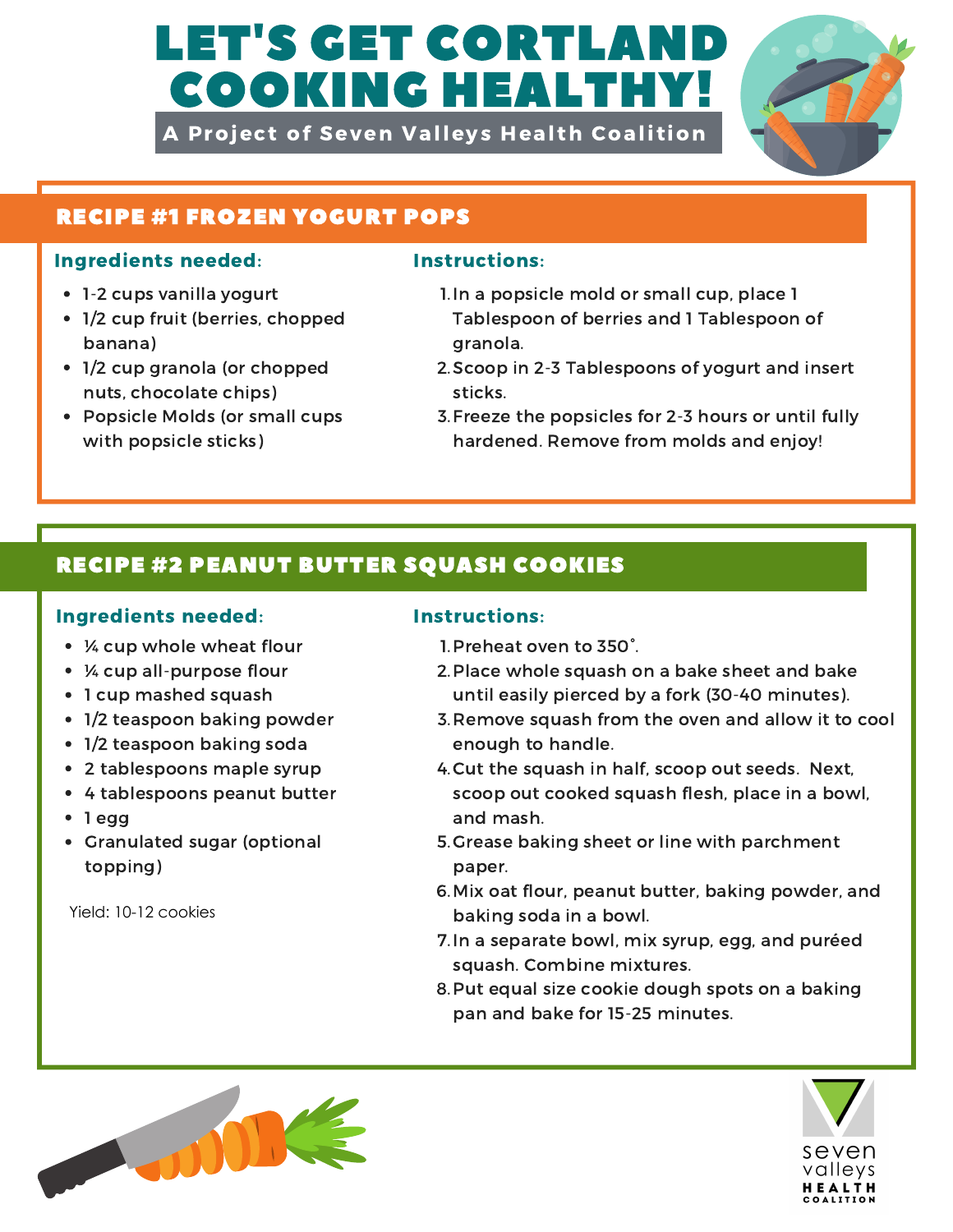# LET'S GET CORTLAI COOKING HEALTHY!

A Project of Seven Valleys Health Coalition



### RECIPE #3 CELERY ROOT AND APPLE CHILI

### Ingredients needed: Instructions:

- ½ cup olive oil
- 1 medium-large celery root, chopped
- 2 apples, cored and chopped
- 2 cups chopped onion
- 1 cup chopped bell pepper
- 6 garlic cloves, chopped
- 2 tablespoons chili powder
- 2 teaspoons dried oregano
- 1  $\frac{1}{2}$  teaspoons ground cumin
- ½ teaspoon cayenne pepper
- 115-oz can black beans. drained and rinsed
- 1 15-oz can crushed tomato or-SEASONAL SUBSTITUTE: 1 butternut squash + 2 Tablespoons lemon juice
- 2 cups water
- Fresh parsley, chopped
- Sour cream
- Cheddar cheese, shredded

- 1. Heat oil in stock pot over medium heat, adding the chopped onion, garlic, celery root, apple, and pepper. Sauté to soften for 5-10 minutes.
- 2. Add beans.
- 3. Add tomatoes or squash/lemon juice combo, water, and all your seasonings, cooking for an additional 15 minutes for flavors to combine.
- 4. Top with sour cream, cheese, and parsley.